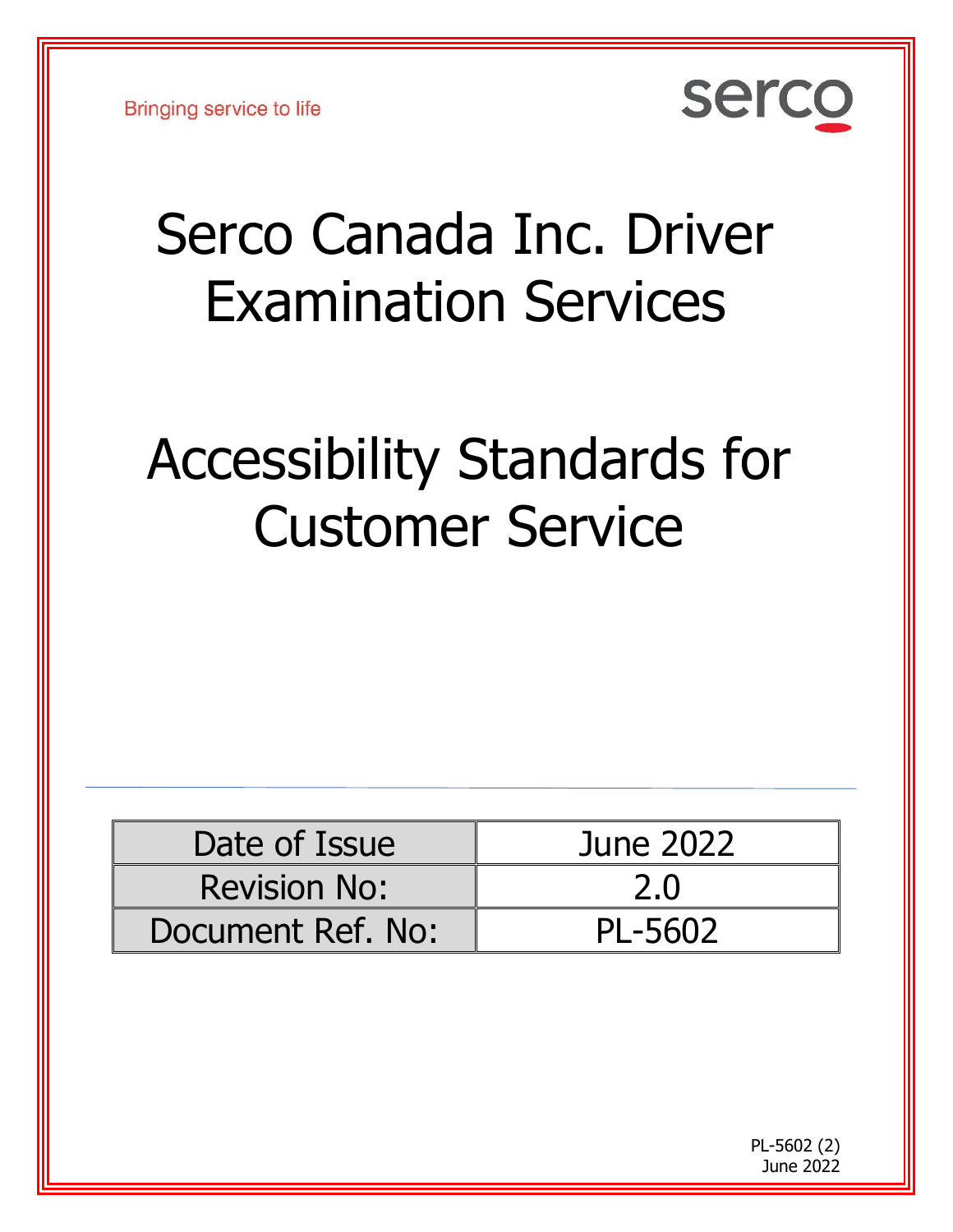# **Accessibility Standards for Customer Service**

#### **Our Commitment**

Serco Canada Inc. strives to provide goods and services in a respectful, accessible, and equal manner to all customers, including persons with disabilities. Persons with disabilities will benefit from the same services, at the same locations, and in a similar manner, as other customers. It is the commitment of Serco Canada Inc. to provide equitable treatment with respect to providing our goods and services without discrimination in accordance with the provisions of the Ontario Human Rights Code.

When providing our goods and services to a person with a disability, we are committed to following the guidelines under the Accessibility Standards for Customer Service which are found in Ontario Regulation 429/07 under the Accessibility for Ontarians with Disabilities Act, 2005. The four core principles of that Regulation are:

- **Dignity** Service will be provided in a method that allows a person with a disability to maintain self-respect and the respect of others.
- **Independence** An environment will be provided that allows a person with a disability to access our services without help from others.
- **Integration** A person with a disability will be able to benefit from the same services as others. An alternative method will only be used when it is necessary to allow a person with a disability to access our goods and services. If we are unable to remove a barrier, we will offer other methods to provide services to people with disabilities, while maintaining these principles.
- **Equal Opportunity** The same methods will be used for provision of goods and services to persons with disabilities such that they have the same opportunity as others to access our goods and services.

#### **REFERENCES**

- This policy has been developed in accordance with the Accessibility Standards for Customer Service, Ontario Regulation 429/07 under the Accessibility for Ontarians with Disabilities Act, 2005, S.O. 2005, c.11 (AODA). The regulation requires accessibility standards for customer service if the organization provides good or services to the public or other third parties.
- Human Rights Code, R.S.O. 1990, c. H. 19

#### **DEFINITIONS**

**Disability** – any degree of physical disability, infirmity, malformation or disfigurement that is caused by bodily injury, birth defect or illness and, without limiting the generality of the foregoing, includes diabetes mellitus, epilepsy, a brain injury, any degree of paralysis, amputation, lack of physical co-ordination, blindness or visual impediment,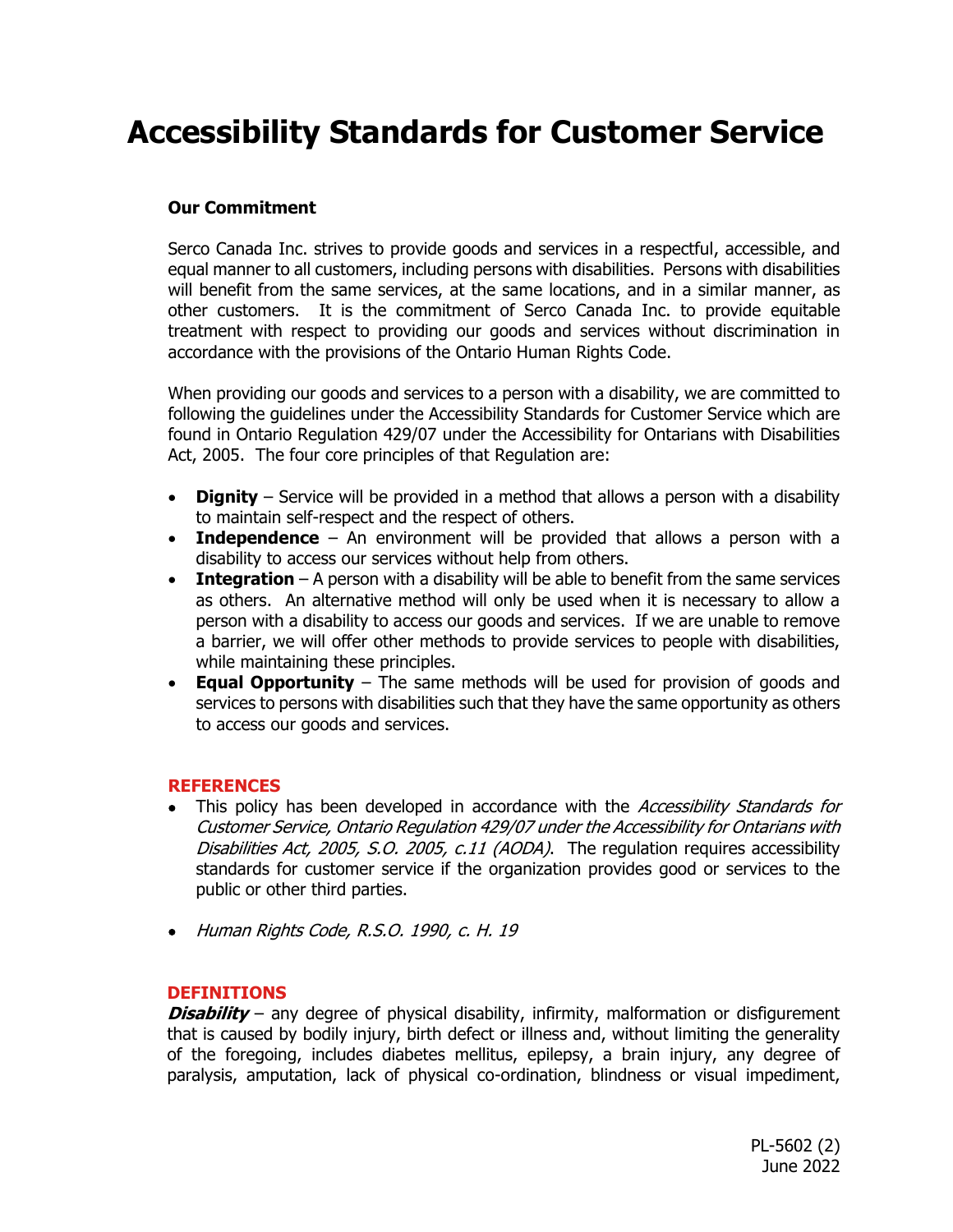deafness or hearing impediment, muteness or speech impediment, or physical reliance on a guide dog or other animal or on a wheelchair or other remedial appliance or device,

- (a) a condition of mental impairment or a developmental disability,
- (b) a learning disability, or a dysfunction in one or more of the processes involved in understanding or using symbols or spoken language,
- (c) a mental disorder, or
- (d) an injury or disability for which benefits were claimed or received under the insurance plan established under the Workplace Safety and Insurance Act, 1997; ("handicap")

**Customer** – people who receive goods or services from Serco Canada Inc.

**Persons with Disabilities** – Individuals who have a disability as defined under the Ontario Human Rights Code.

**Barrier –** Anything that prevents a person with a disability from fully participating in all aspects of society because of his or her disability, including a physical barrier, an architectural barrier, an information or communications barrier, an attitudinal barrier, a technological barrier, a policy and/or a practice.

Accessible – accessibility is the degree to which a product, device, service, environment, or facility is usable by every person, including persons with disabilities.

**Goods and Services** – The goods (i.e., documentation) and services provided by Serco Canada Inc.

**Assistive Devices** – a device used to assist a person with a disability in carrying out activities or in accessing the services of persons or organizations covered by the customer service standard. (i.e., canes, hearing aids, wheelchairs, etc.)

**Service Animals** – is an animal for a person with a disability:

- If it is readily apparent that the animal is used by the person for reasons relating to his or her disability; or
- If the person provides a letter from a physician or nurse confirming that the person requires the animal for reasons relating to the disability

**Guide Dog –** is dog trained as a guide for a blind person and has the qualifications prescribed by the regulations of the Blind Persons' Rights Act.

**Support Person** – is an individual hired or chosen by a person with a disability to accompany him or her to help with communication, mobility, personal care, medical needs or with access to goods or services.

**Premises** – includes the buildings, land, or grounds where goods or services are provided.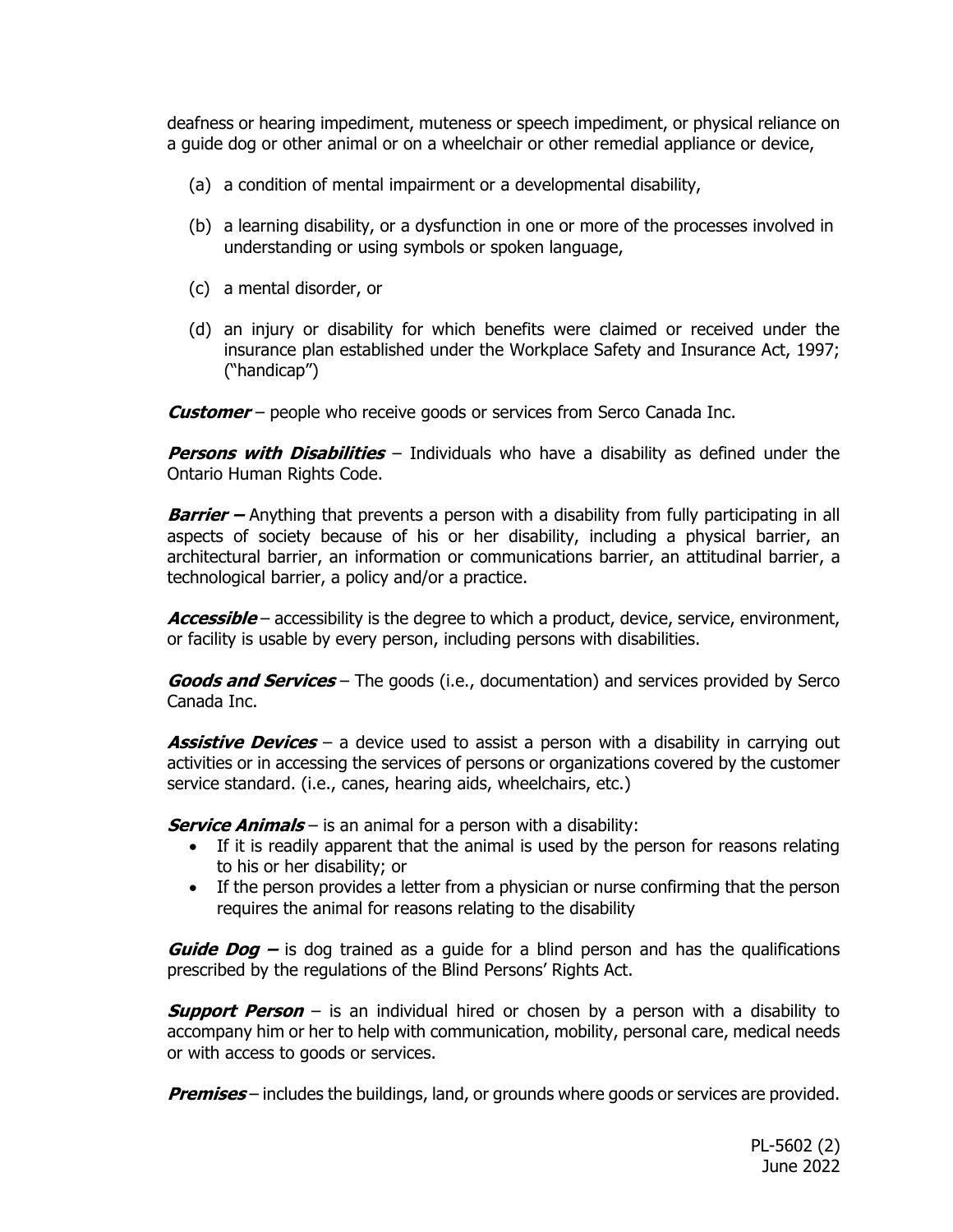**Board of Advisors** – will consist of incumbents from the following positions: Quality and Corporate Assurance Director, Human Resources Manager, Operations Standards and Training Manager, Governance and Stakeholder Director, SGT Operations Manager and Director of Operations. An assigned designate can replace an advisor on a short term/temporary basis in the event the advisor is unavailable.

**SGT** – refers to Security Guard Testing

#### **RESPONSIBILITIES**

#### **All Employees**

It is the responsibility of all employees to comply with this policy and procedure and to complete the required training. All employees must also escalate any requests for accommodation and/or complaints that they are unable to respond to their Supervisor and/or Manager.

#### **Accommodation Needs**

• All employees are required to escalate customer's accommodation requests and customer complaints **when required** to the appropriate parties as outlined under this policy.

#### **Communication**

#### **DriveTest/SGT**

- All employees will communicate with a person with a disability in a manner that takes into account his or her disability and offer communication methods that are suitable to their communication needs (i.e., e-mail, telephone, or in-person, etc.)
- All employees who communicate with customers will be trained on how to address and communicate effectively and appropriately with persons with various types of disabilities as outlined in O. Reg. 429/07, s. 6.
- If communication is not suitable to the customers' needs, employees are responsible to offer an alternative form of communication that will take into consideration the customer's disability. If more information is required, the customer will be directed to the following email address **[AODA@drivetest.ca.](mailto:AODA@drivetest.ca)**

#### **Assistive Devices**

- Serco Canada Inc. is committed to serving people with disabilities who use assistive devices to obtain, use or benefit from the goods and services that are offered. All employees will be trained on and familiar with various assistive devices that may be used by customers with disabilities while accessing all goods and services.
- It is the responsibility of the person with a disability to ensure that his or her own assistive device is operated in a safe manner at all times.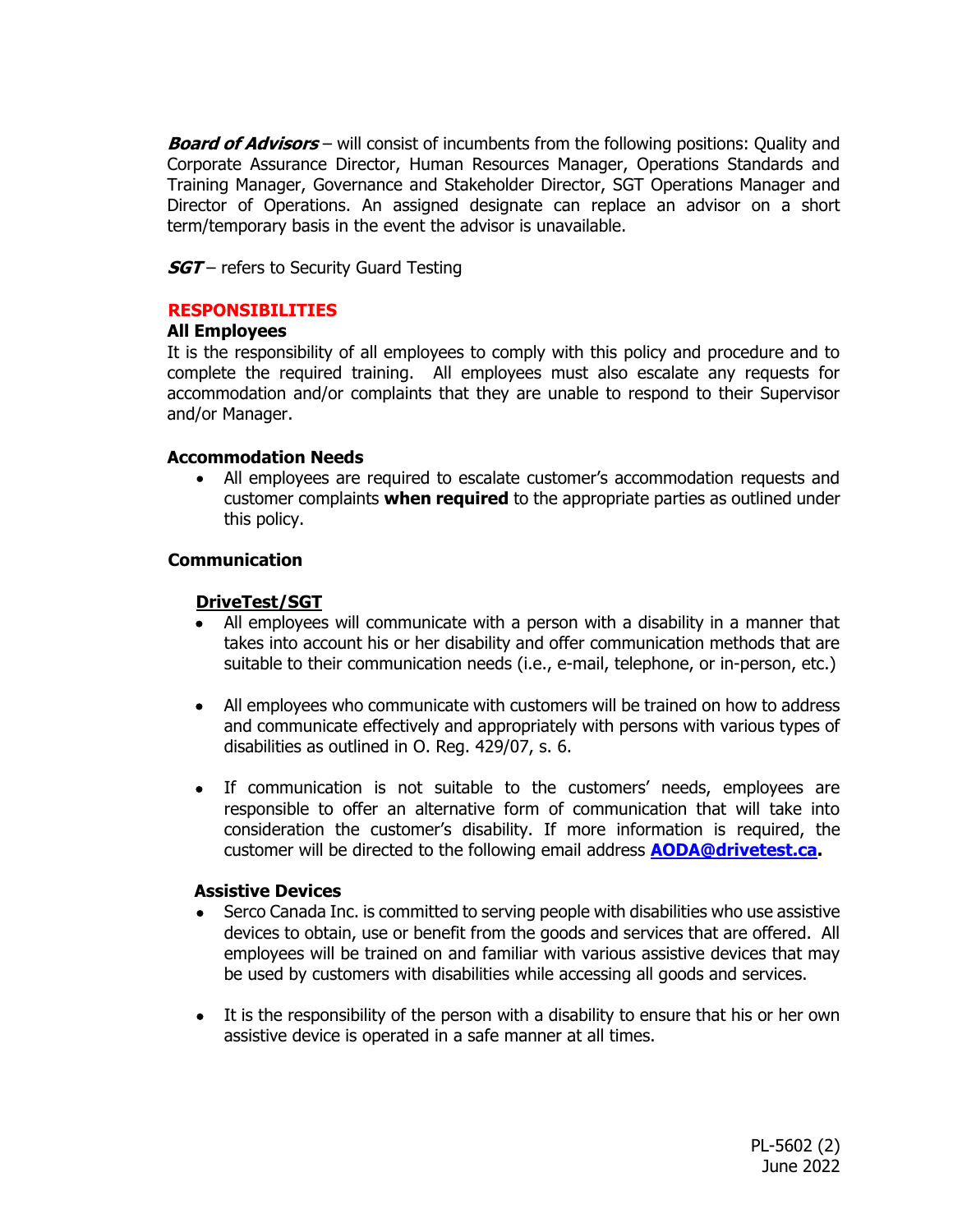#### **Use of Service Animals and Guide Dogs**

- Serco Canada Inc. is committed to welcoming persons with disabilities accompanied by their guide dog or service animal in those areas of the company premises that are open to the public and other third parties, unless the animal is otherwise excluded by another law.
- A service animal may also be permitted in the vehicle during a road test provided the animal does not pose a health and safety risk to the customer, Driver Examiner, or other road users. Examples which may pose a health and safety risk include, but are not limited to aggressive or disruptive service animal behaviour, communicable disease (e.g., rabies, fleas, etc.) Approval can be provided in advance by emailing **[AODA@drivetest.ca](mailto:AODA@drivetest.ca)** or on the day of the road test by requesting accommodation with the Driver Examiner. If a service animal cannot be readily identified, DriveTest reserves the right to request documentation from a regulated health professional as per the Accessibility for Ontarians with Disabilities Act, 2005 (AODA) to continue with the accommodation.
- If the animal is excluded by law, Serco Canada Inc., where applicable, will offer alternative methods to enable the person with a disability to access goods and services.
- All employees will be trained on the different types of service animals, as well as how to properly interact with individuals using service animals.

#### **Support Person(s)**

- Serco Canada Inc. is committed to welcoming persons with disabilities who are accompanied by a support person. A person with a disability will be allowed to enter Company premises that are open to the public or third parties with his or her support person. At no time will a person with a disability who is accompanied by a support person be prevented from having access to his or her support person while on the premises. Support persons would not be permitted in the vehicles during a road test as per the Ministry of Transportation Ontario policies. However, support persons can assist the individual to get into the vehicle.
- Serco Canada Inc. will require a person with a disability to be accompanied by a support person when on the premises, but only if a support person is necessary to protect the health or safety of the person with a disability or the health or safety of others on the premises.

## **Testing Accessibility**

## **Drive Test/SGT**

• Serco Canada Inc. is committed to serving persons with disabilities and as such each DriveTest Centre location will be equipped with a designated wheelchair accessible station for the knowledge testing area.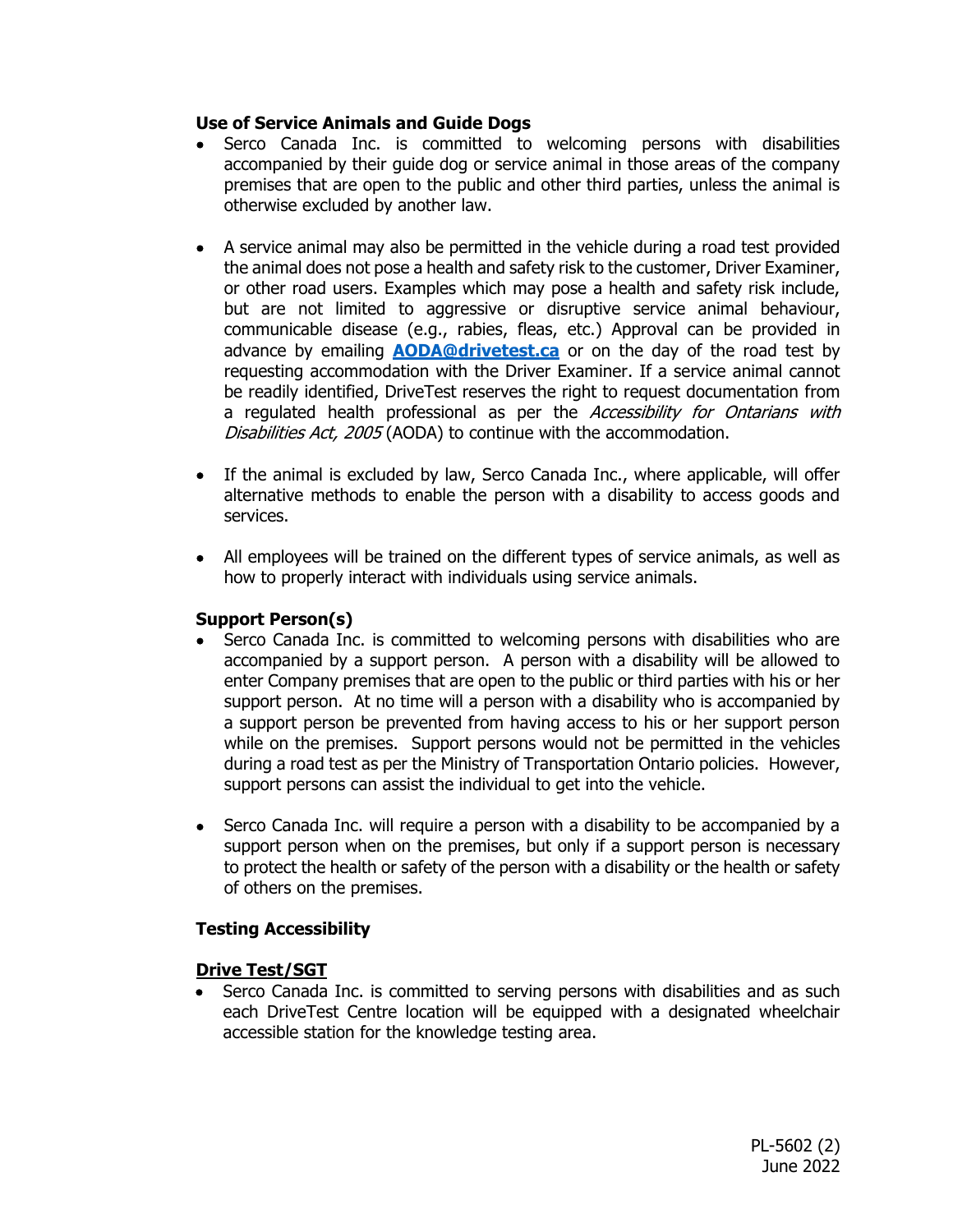- For vision testing, screens can be moved as required, by simply unplugging the device and moving it into the desired location. Cameras can also be adjusted, if needed, by simply moving the device to the desired height.
- Alternative Testing Formats**:** Serco Canada Inc. is committed to serving persons with disabilities and as such offers alternative testing formats as well as additional material, if required.
- Serco Canada Inc. is committed to ensuring that individuals requiring medical accommodations during their testing session are served in a timely manner ensuring all required accommodations are given.

#### **Notice of Temporary Disruption of Service**

• As outlined in O. Reg. 429/07, s. 5, Serco Canada Inc. will provide notice when facilities or services for which people with disabilities rely on to access or use goods or services are temporarily disrupted. The Supervisor and/or Manager will place the notice in a conspicuous place in areas open to the public or third parties. The notice will include the reason for the disruption, its anticipated duration, and a description of alternative facilities or services, if available.

#### **Modifications to this Policy and other Policies**

• Serco Canada Inc. will reassess how we provide goods and services to persons with disabilities as often as is necessary to ensure our goods and services are fully accessible. No changes will be made to this policy or other policies before considering the impact on persons with disabilities.

#### **Feedback Process**

- In compliance with the AODA Customer Service Standard, feedback can be made through email (**[AODA@drivetest.ca](mailto:AODA@drivetest.ca)**); a customer comment card, through a Customer Feedback Form, a paper customer survey, via telephone to the call centre (888-570-6110 or 647-776-0331) and through the Company website (www.DriveTest.ca).
- Complaints regarding this procedure will be presented to the Board of Advisors to address the concern.

## **Training**

- All employees will be trained on this policy and Serco Canada Inc. will maintain accurate records of training delivered to all employees. These records will be made available upon inspection as may be required.
- Training will be provided to each new employee during the orientation program. All employees are also required to complete refresher training, every 3 years. All training will follow the guidelines as per O. Reg. 429/07, s. 6 and be coordinated by the Training Department.